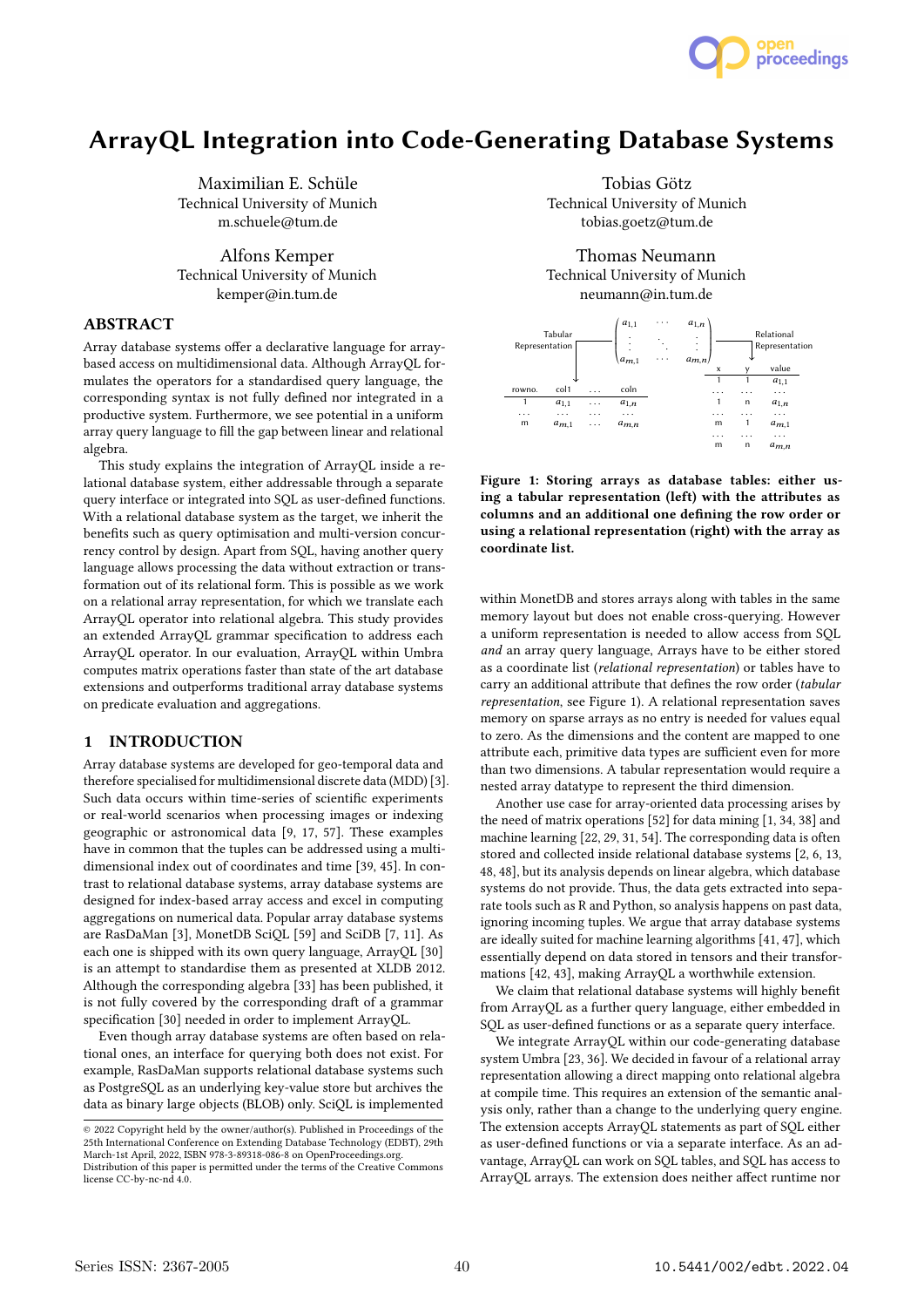the compile time of SQL queries. This study extends preliminary work about ArrayQL for linear algebra within Umbra [49] by an ArrayQL grammar specification, its application on real-world data and a comprehensive evaluation of array database systems. This study's specific contributions are:

- an extended grammar definition that supports the full ArrayQL algebra,
- a relational array representation including bounding boxes and validity maps for ArrayQL within database systems
- the translation of corresponding operators into relational algebra,
- the integration of ArrayQL into a code-generating database system with Umbra as target and
- an experimental evaluation using micro-benchmarks for linear algebra and real-world data for array operations.

This study comprises the following sections: Section 2 summarises existing work about array database systems and data analysis tools for relational algebra. Section 3 provides a complete ArrayQL grammar to address the ArrayQL operators. Section 4 presents the architecture when integrating ArrayQL within the beyond main-memory database system Umbra as the target. Section 5 introduces the ArrayQL algebra and its translation into relational algebra. Section 6 demonstrates the application of ArrayQL in conjunction with SQL and for linear algebra. Section 7 evaluates the proposed extension using micro-benchmarks for basic matrix algebra, queries on real-world data and the SS-DB benchmark.

# 2 RELATED WORK

Beside the array database systems RasDaMan, MonetDB SciQL and SciDB, this study considers also efforts towards integration of matrix algebra [21] into database systems.

# 2.1 Array Database Systems

Introduced in 1997, RasDaMan [3] was the first array database system developed for geo-spatial data. Even though it supports relational database systems as underlying storage engines, it stores data as BLOBs similar to a file system. Therefore, querying happens within RasDaMan only, for which it offers the array query language RasQL, including SQL-92 and embedded statements for multi-dimensional data. These statements access arrays and have been incorporated in the SQL/MDA:2019 standard<sup>1</sup> for multi-dimensional fields.

SciDB [7] is a database system that uses arrays as a first-class data model. Its declarative query language AQL is based on SQL and the array programming language APL. Another array database system is SciQL [59], which uses MonetDB's query engine and storage layout. Binary association tables (BAT), normally used to store columns, hold the array data. This allows one unified query interface to address either SQL tables or arrays.

# 2.2 Machine Learning Tools

Matrices are an example of multi-dimensional data. Its algebra attracts attention by the use for machine learning [12]. For this purpose, MATLANG [5], Lara [27] or BUDS [14] offer declarative query languages to produce optimised operator plans. Another machine learning tool is SystemML [4] that supports linear algebra and optimises query plans using cost models. We work on a sparse data model, for which sparsity estimation optimises the

query plan [51]. Other work relies on such query plans when computing partial derivations [50].

# 2.3 Extensions for Database Systems

MADlib [18] operates on tables in a relational representation, which they call a sparse matrix, as well as on the array datatype. Also implemented as a datatype inside database systems, Kernert [25] enable native support for linear algebra on dense and sparse matrices. However, enabling a separate datatype has the downside of expensive transformations out of tables.

Luo et al. [32] argue that database systems form an excellent platform for linear algebra as this kind of computations can be expressed as a combination of operators within relational algebra. Due to the complexity of writing linear algebra computations in SQL and the overhead of the Volcano-style iterator model [15], they propose adding a vector and matrix datatype as database attributes and a small set of SQL language extensions for corresponding operations. Umbra eliminates the overhead of one function call per operator introduced by the Volcano-style iterator model as it generates low-level virtual machine (LLVM) code according to the producer-consumer model [35, 44, 46]. This allows pipelined processing, reduces the cost per tuple significantly and achieves nearly the performance of a hard-coded implementation. This study benchmarks the performance increase for linear algebra within such a code-generating database system in comparison to traditional (array) database systems. Although Umbra provides a datatype to store matrices as a part of relational tables, this study's motivation is to provide an array view on tables.

To allow linear algebra directly on database tables, relational matrix algebra (RMA) [10] extends MonetDB by operators for linear algebra. The linear operations can be addressed in SQL as table functions. But in contrast to our study, RMA interprets tables as matrices (tabular representation), limited to two-dimensional matrices, and requires a row-ordering as contextual information among linear operations. In contrast, SPORES [53] uses a relational representation for matrices only as an intermediate format to derive optimisations from relational algebra to SystemML. When we base our matrices directly on tables and translate all operations into relational algebra, we earn these optimisations [16, 19, 26, 55, 58] for free.

# 3 ARRAYQL GRAMMAR

The syntax draft of 2012 [30] proposed ArrayQL as a data definition and data query language on arrays as the principle data model. Common elements with SQL are the keywords and the syntax to create and access attributes, but in contrast, the statements are extended to specify dimensions. Beside arithmetic operations and basic array transformations, ArrayQL allows aggregations and joins. We add support for temporal tables, extend the join functionality and propose the syntax for an extension to a data modification language. In this section, we introduce the ArrayQL statements and give a syntax definition in Backus-Naur-Form (see Figure 2).

# 3.1 Data Definition Language

As a data definition language, ArrayQL allows the creation of arrays similar to SQL tables (see Listing 1). A create statement starts with the keyword CREATE ARRAY followed by the array name. As arguments inside parentheses, ArrayQL expects the keyword DIMENSION together with the array bounds and, as in SQL, the attributes per cell.

<sup>1</sup>https://www.iso.org/standard/69777.html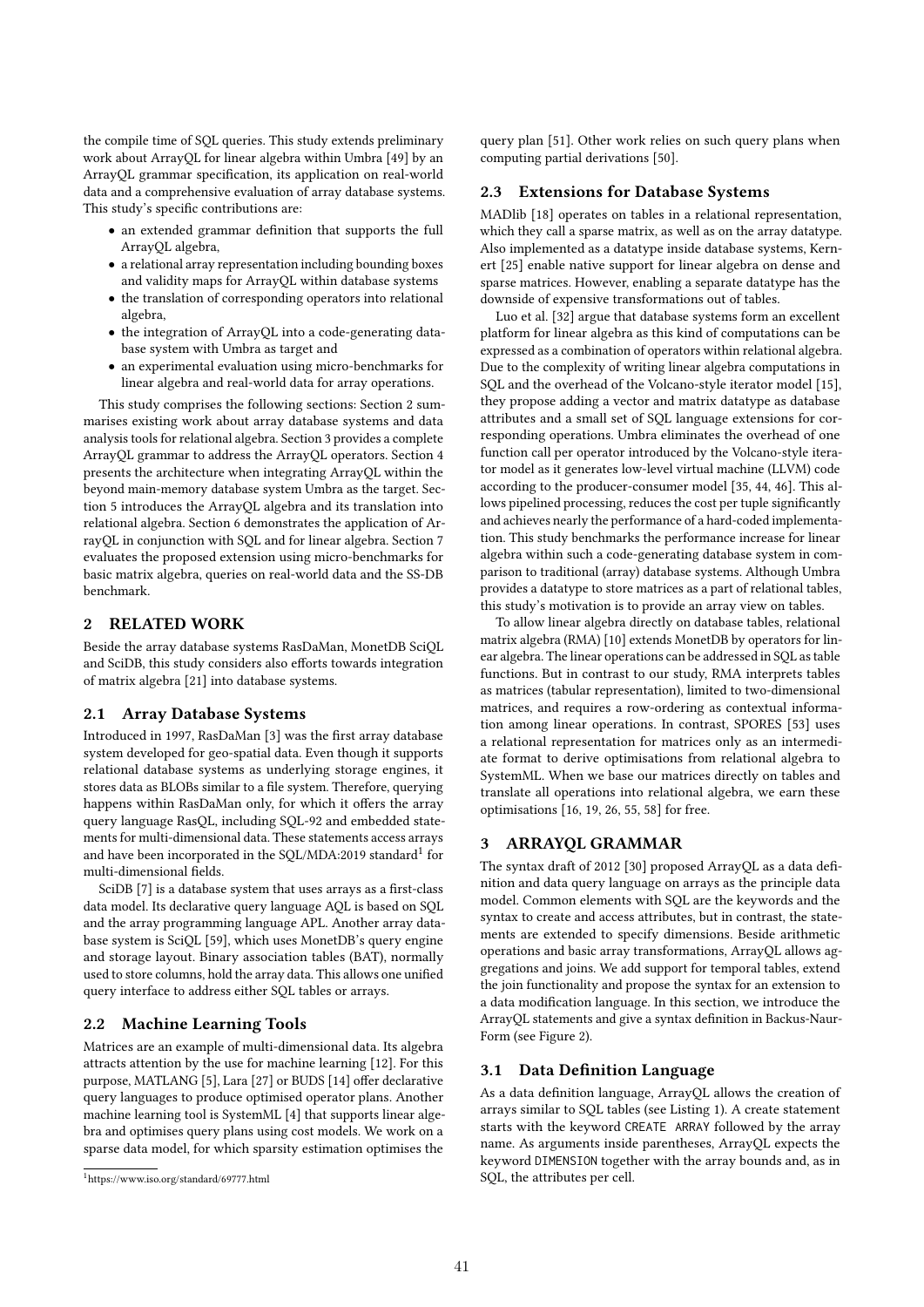| CREATE ARRAY m (i INTEGER DIMENSION [1:2],                   |  |
|--------------------------------------------------------------|--|
| $j$ <b>INTEGER</b> DIMENSION $[1:2]$ , $v$ <b>INTEGER</b> ); |  |

Listing 1: Array creation statement.

As an alternative, creation is possible out of an existing array (see Listing 2).

**CREATE** ARRAY n **FROM SELECT** [i], [i], v **FROM** m;

## Listing 2: Array creation out of existing array.

We suggest ArrayQL in conjunction with SQL insert statements to allow mixed queries. In conjunction with SQL, the ArrayQL create statement allows to create new tables or prepare existing ones for array-based processing (initialising the bounds and adding an index on the dimension attributes). When a new array has been created, SQL can access the corresponding table to insert elements like bulk-loading from CSV. Afterwards, ArrayQL as a data query language can process the filled array.

# 3.2 Data Query Language

ArrayQL is intended as a data query language to access and aggregate along the array's dimensions. Similar to SQL, an ArrayQL statement is composed out of a SELECT- and a FROM-clause and, optionally, one for WHERE and one for GROUP BY (see Listing 3). The SELECT-clause expects the indices for the dimensions (in brackets) as well as arithmetic expressions as attributes that form the result. The FROM-clause specifies the source array. As its arguments, arrays or compound statements, such as joins, tablefunctions or entire subqueries are allowed. The WHERE-clause filters each entry by a predicate. The GROUP BY-clause addresses the dimensions preserved after an aggregation.

```
SELECT [ i ] , SUM( v ) +1 FROM m WHERE v >0 GROUP BY i
```
#### Listing 3: Exemplary ArrayQL select statement.

Optionally, the indices can be rearranged, which is indicated by the dimension names inside brackets behind the source array. The keyword AS allows renaming of expressions as well as of input arrays. Filtering and grouping happen similar to SQL: filter expects a condition inside a WHERE-clause, grouping expects the dimensions considered for aggregation as part of the GROUP BYclause.

In addition to the ArrayQL draft, we propose support of temporary arrays, explicit inner joins and various table functions. Temporary arrays are introduced by the keyword WITH (see Listing 4), similar to temporary tables in SQL.





Inner joins are part of the ArrayQL algebra in Section 5. Table functions are needed to apply linear algebra on arrays, and therefore, discussed in Section 6.

### 3.3 Data Modification Language

Beside manipulating existing arrays using SQL, we add basic support for ArrayQL update statements (see Listing 5). An ArrayQL update statement is introduced by UPDATE ARRAY and expects the array name and the dimensions whose values should be modified. An ArrayQL select statement or an explicit VALUESclause containing the attributes specify the new values. Inside a VALUES-clause all attributes of one cell are enclosed by brackets.

| $\langle ArrayQISmith \rangle ::= \langle SelectStmt \rangle$                                                                                             |
|-----------------------------------------------------------------------------------------------------------------------------------------------------------|
| $\langle CreateStmt\rangle$                                                                                                                               |
| $\langle UpdateStmt \rangle$                                                                                                                              |
| $\langle SelectStrnt \rangle ::= \langle WithArray \rangle?$ 'SELECT' $\langle ExplList \rangle$ 'FROM' $\langle SubarrayList \rangle$                    |
| $\langle FilterExpr \rangle? \langle GroupByExpr \rangle?$                                                                                                |
| $\langle CreateSmt \rangle ::= 'CREATE' 'ARRAY' \langle Name \rangle \langle CreateStyle \rangle$                                                         |
| $\langle CreateStyle \rangle ::= 'FROM' \langle SelectStrat \rangle$                                                                                      |
| '(' $\langle ArrayDef \rangle$ '')'                                                                                                                       |
| $\langle ArrayDef \rangle ::= \langle AfterDef \rangle$ ('', $\langle AfterDef \rangle$ )*                                                                |
| $\langle DimDef \rangle$ ('', $\langle DimDef \rangle$ '', $\langle$ Attr $Def \rangle$ ''                                                                |
| $\langle DimDef \rangle ::= \langle Name \rangle \langle Type \rangle \langle DIMENSION' \rangle \langle Min \rangle \langle \langle Max \rangle \rangle$ |
| $\langle$ AttrDef $\rangle ::= \langle$ Name $\rangle \langle Type \rangle$                                                                               |
| $\langle Expertist\rangle ::= \langle SingleExpr\rangle (\rangle \langle SingleExpr\rangle)^*$                                                            |
| $\langle SingleExpr \rangle ::= \langle Expr \rangle$ ('AS' $\langle Name \rangle$ '?                                                                     |
| '[' $\langle Name \rangle$ ']' ('AS' $\langle Name \rangle$ )?                                                                                            |
| $\langle Min \rangle$ : $\langle Max \rangle$ ']' 'AS' $\langle Name \rangle$                                                                             |
| <i>(AggregationFunction)</i> '(' <i>(Name)</i> ')'                                                                                                        |
| $\langle SubarrayList \rangle ::= \langle \{JoinExpr \rangle \; (\rangle \; \langle \{JoinExpr \rangle \}^*$                                              |
| $\langle \text{JoinExpr} \rangle ::= \langle \text{JoinArray} \rangle$ ('AS' $\langle \text{Name} \rangle$ )?                                             |
| $ \langle$ SingleSubarray $\rangle$                                                                                                                       |
| $\langle$ JoinArray $\rangle ::= \langle$ SingleSubarray $\rangle$ 'JOIN' ( $\langle$ SingleSubarray $\rangle$   $\langle$ JoinArray $\rangle$ )          |
| $\langle SingleSubarray \rangle ::= \langle Name \rangle \langle Alias \rangle?$                                                                          |
| $\langle Name \rangle$ '[' $\langle Expert \rangle$ (', $\langle Expert \rangle$ ']' $\langle Alias \rangle$ ?                                            |
| $\langle Name \rangle$ ** $\langle Name \rangle$                                                                                                          |
| $\langle FunctionName \rangle$ '('')'                                                                                                                     |
| (WithArray) ::= 'WITH' 'ARRAY' (Name) 'AS' '(' (CreateStyle) ')' (',' 'ARRAY'                                                                             |
| (Name) 'AS' '(' (CreateStyle) ')' )*                                                                                                                      |
| $\langle FilterExpr \rangle ::= \forall$ WHERE' $\langle BooleanExpr \rangle$                                                                             |
| $\langle GroupByExpr \rangle ::= 'GROUP' 'BY' \langle Name \rangle ('', \langle Name \rangle )^*$                                                         |
| $\langle UpdateStmt \rangle ::= \langle UDPATE' \langle Name \rangle \langle UpDim \rangle^* \langle \langle UpExpr \rangle \rangle'$                     |
| $\langle UpDim \rangle ::= \langle [\langle Expr \rangle'] \rangle$                                                                                       |
| '[' $\langle Min \rangle$ ':' $\langle Max \rangle$ ']'                                                                                                   |
| $\langle UpExpr \rangle ::= \langle SelectStmt \rangle$                                                                                                   |
| 'VALUES' '(' $\langle Expr \rangle$ ('', $\langle Expr \rangle$ ')' ')' ('', '(' $\langle Expr \rangle$ ('', ' $\langle Expr \rangle$ ')')'               |

Figure 2: ArrayQL grammar in EBNF.



Listing 5: ArrayQL update statements.



Figure 3: ArrayQL extension in Umbra: ArrayQL statements are parsed via a separate interface or as part of userdefined functions (UDF) in SQL; a separate file contains the ArrayQL grammar. An abstract syntax tree is generated, whereof the ArrayQL statements are analysed separately.

# 4 IN-DATABASE INTEGRATION

This section illustrates the changes made to the database system Umbra either in order to accept ArrayQL as user-defined functions or to offer a separate query interface. Afterwards, we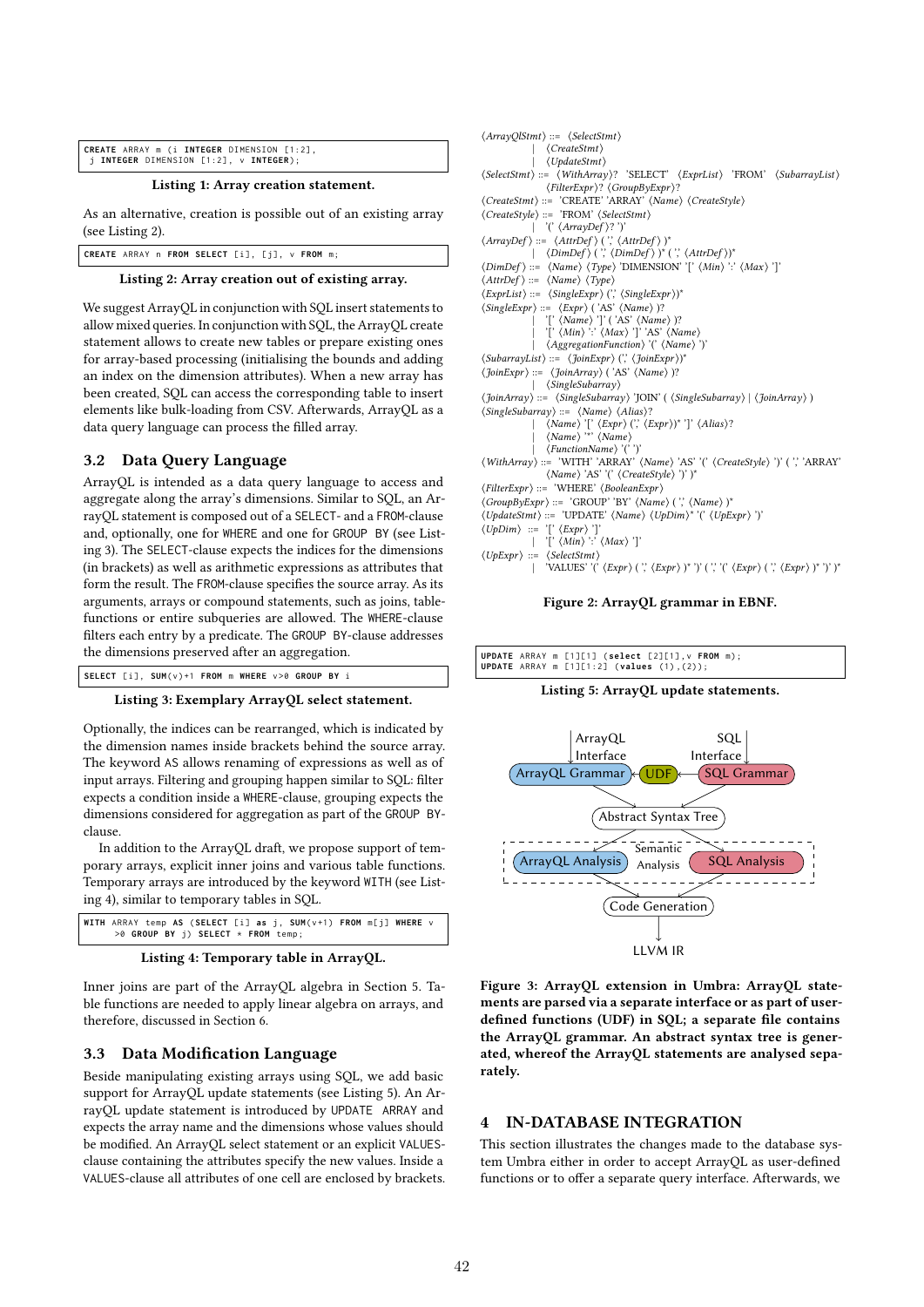explain design decisions made to suit the relational concept of a code-generating database system and to enable cross-querying without overhead.

#### 4.1 Architecture

Umbra is a code-generating database system following the producer-consumer concept. First, it transforms the parsed SQL query into an abstract syntax tree, which is passed to the semantic analysis to create the operator plan. The operator plan gets optimised using estimated cardinalities as only the schema is known during compile-time. Afterwards, a translator class for each operator generates the LLVM code, for which the traditional tuple-flow is inversed. So instead of pushing tuples upwards a target operator, operators demand their sources to produce code. Each source then demands the parent operator, the consumer, to generate code for processing each tuple further.

Umbra supports user-defined functions, that are handled separately during semantic analysis. For each language, a separate grammar file together with one for its semantic analysis exists. This is shown in Figure 3: when adding ArrayQL to Umbra, either a separate interface accepts ArrayQL statements or they are parsed as part of a user-defined function in SQL. Afterwards, a common abstract syntax tree is generated, which is then analysed separately. Within the semantic analysis, we mostly rely on standard relational algebra operators, but we are also able to call customised operators. Because of this, we benefit from query optimisation such as operator reordering or predicate push-down.

# 4.2 Array Representation

Only the schema is known during compile-time, whereas the tuples can only be accessed during run-time. This interferes with a tabular array representation, as only the columns are part of the schema, and leads us to the relational representation. We store every  $n$ -dimensional array with  $m$  values per cell as a table with  $n + m$  attributes. Stored as a coordinate list, the attributes for the indices are unique and form the primary key. This allows their indexing and fast retrieval later on.

ArrayQL differentiates between attributes and dimensions, which becomes obsolete in a relational representation as dimensions are mapped to attributes internally. This leads to more flexibility, since arbitrary attributes can be used as dimensions.

According to the ArrayQL algebra, an array consists of a bounding box, a validity map and the content. The bounding box defines the bounds for each dimension, whereas the validity map defines the visible cells within the bounds and the attributes per cell define the content. To define the bounding box, we simply insert a tuple for the lower as well as the upper bound upon array creation (see Figure 4). Within the bounding box, we consider an entry as valid if it exists and at least one attribute is not declared as NULL.



Figure 4: When an array is created with ArrayQL and the dimensions are specified, a corresponding relation is created with two initial tuples defining the bounding box.

# 4.3 Interaction with SQL

Depending on its signature, ArrayQL expressions, when used as part of a user-defined function, return either a table, e.g., TABLE  $\overline{(x \text{ INT}, y \text{ INT}, v \text{ INT})},$  or a single array attribute, e.g.,  $\overline{\text{INT}}$ [][] (see Listing 6). As a table function, it returns the relational array representation, that can be further processed in SQL. Otherwise, when the function is declared to return a single attribute, the result is cast to Umbra's array datatype.

```
CREATE FUNCTION exampletable () RETURNS TABLE ( x INT , y INT , v
INT) LANGUAGE 'arrayql' AS 'SELECT_[x],_[y],_v_FROM_m';<br>CREATE FUNCTION exampleattribute() RETURNS INT[][] LANGUAGE '<br>arrayql' AS 'SELECT_[x],_[y],_v_FROM_m';
```
Listing 6: ArrayQL as part of a user-defined function returns either an SQL table or an SQL array.

# 5 ARRAYQL ALGEBRA

ArrayQL offers an algebra [33] that is similar to relational algebra and allows a mapping to SQL operators considering the underlying schema. The algebra offers nine operators (see Table 1), for which it defines content, validity maps and bounding box. In our relational form, one relation  $a \subseteq \mathbb{I}^n \times \mathbb{R}^m$  with schema  $sch(a) = \{i_1, \ldots, i_n, r_1, \ldots, r_m\}$  represents one *n*-dimensional array  $\mathfrak{a} \in (\mathbb{R}^m)^{|i_1| \times ... \times |i_n|}$  with *m* attributes of domain  $\mathbb R$  as content. Its coordinates  $(i_1, \ldots, i_n) \subseteq \mathbb{I}^n$  form the primary key and delimit the bounding box. We formulate the validity map of an array ${\mathfrak a}$  as set of indices  $d_a \subseteq {\mathbb I}^n$  of valid entries. Transferred to SQL, all entries are valid, for which a tuple exists with not-null attributes. This section introduces the ArrayQL operators, the corresponding syntax and the translation into SQL operators.

#### 5.1 Rename

The rename operator assigns a new name to either a dimension, attribute or a whole array. Similar to the rename operator  $\rho$  in SQL, it is introduced by a keyword (AS) behind expressions or tables.

```
SELECT [i] AS s, [j] AS t, v AS c FROM m[s, t];
```

```
Listing 7: Rename operator.
```
## 5.2 Function Application

The apply operator applies a function  $f \in \mathbb{R}^m \to \mathbb{R}^o$  on certain attributes of each valid entry. This is translated to an arithmetic expression as part of an SQL projection  $\pi_{i_1,...,i_n,f(r_1,...,r_m)}(a)$ . As function application does not affect the validity map, no further adjustments are needed.

| SELECT [i], [j], v+2 FROM m; |
|------------------------------|
|------------------------------|

Listing 8: Function application: addition.

#### 5.3 Filter

The filter operator invalidates cells for which a condition does not hold. This is called implicitly when accessing an array via indices or explicitly when checking the cell's value as part of the WHERE-clause. Both ways are translated into selections of relational algebra  $\sigma_{p(v)}(a)$ , as both dimensions and attributes are represented in SQL as attributes.

|  | SELECT [i], [j], $v$ FROM m WHERE $v = 0.0$ ; |  |
|--|-----------------------------------------------|--|
|  | SELECT [i] as i, [j] as j, * FROM m[i/2, j];  |  |

Listing 9: Explicit and implicit filter operator.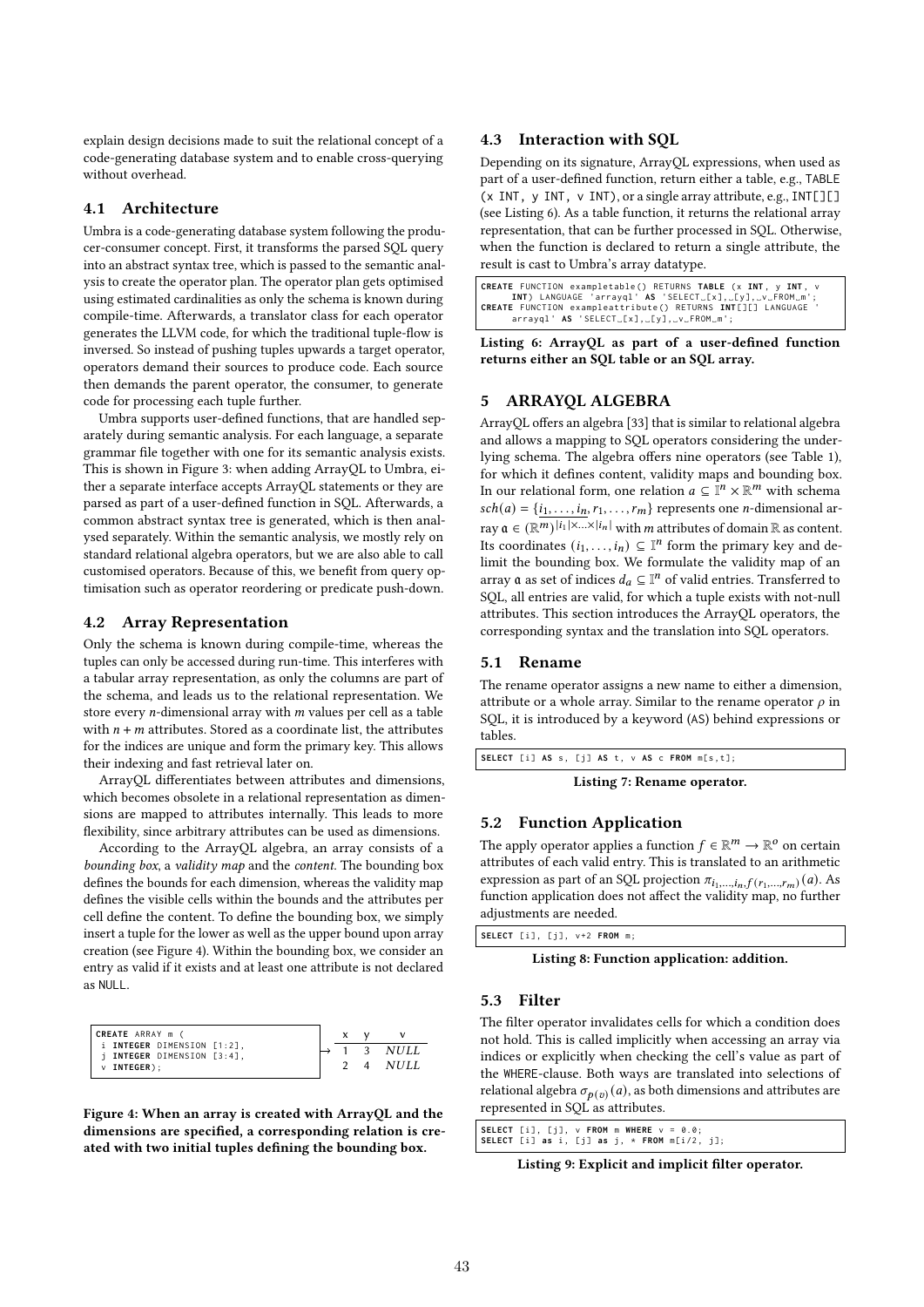| Operator     | Input                                                                                                               | Output                                                                                                      | Validity Map                                                                                                         | Relational Algebra                                                                      |
|--------------|---------------------------------------------------------------------------------------------------------------------|-------------------------------------------------------------------------------------------------------------|----------------------------------------------------------------------------------------------------------------------|-----------------------------------------------------------------------------------------|
| apply        | $\alpha \in \mathbb{R}^{ i_1  \times \cdots \times  i_n }, f \in (\mathbb{R} \to \mathbb{R})$                       | $\mathbb{R}^{ i_1 \times\cdots\times  i_n }$                                                                | $d_a = d_{out} \subseteq  i_1  \times \cdots \times  i_n $                                                           | $\pi_{i_1,i_n,f(v)}(a)$                                                                 |
| combine      | $a, b \in \mathbb{R}^{ i_1  \times \cdots \times  i_n }$                                                            | $\mathbb{R}^{ i_1 \times\cdots\times  i_n }$                                                                | $d_a \oplus d_b = d_{out} \subseteq  i_1  \times \cdots \times  i_n $                                                | $a \mathcal{N}_{a,i_1=b,i_1 \wedge \cdots \wedge a,i_n=b,i_n}(b)$                       |
| i. dim. join | $a, b \in \mathbb{R}^{ i_1  \times \cdots \times  i_n }$                                                            | $(\mathbb{R}, \mathbb{R})^{ i_1  \times \cdots \times  i_n }$                                               | $d_a \cap d_b = d_{out} \subseteq  i_1  \times \cdots \times  i_n $                                                  | $a \bowtie_{a.i_1=b.i_1 \wedge \cdots \wedge a.i_n=b.i_n} (b)$                          |
| fill         | $a \in \mathbb{R}^{ i_1  \times \cdots \times  i_n }$                                                               | $\mathbb{R}^{ i_1 \times\cdots\times i_n }$                                                                 | $d_a \subseteq d_{out} =  i_1  \times \cdots \times  i_n $                                                           | $\ldots 0_{ a.i_1 ,\ldots, a.i_n }\ldots$                                               |
| filter       | $a \in \mathbb{R}^{ i_1  \times \cdots \times  i_n }, p \in (\mathbb{R} \to \mathbb{B})$                            | $\mathbb{R}^{ i_1 \times\cdots\times i_n }$                                                                 | $d_{out} \subseteq d_a \subseteq  i_1  \times \cdots \times  i_n $                                                   | $\sigma_{p(v)}(a)$                                                                      |
| rebox        | $\mathfrak{a} \in \mathbb{R}^{ i_1  \times \cdots \times  i_n }, i_1^l, i_1^u, \ldots, i_n^l, i_n^u \in \mathbb{I}$ | $\mathbb{R}^{i_1^{\mathcal{U}}-i_1^{\mathcal{I}} \times \cdots \times i_n^{\mathcal{U}}-i_n^{\mathcal{I}}}$ | $d_a \subseteq  i_1  \times \cdots \times  i_n , d_{out} \subseteq i_1^u - i_1^l \times \cdots \times i_n^u - i_n^l$ | $\sigma_{i_1^l \leq i_1 \leq i_1^u \wedge \cdots \wedge i_n^l \leq i_n \leq i_n^u} (a)$ |
| reduce       | $a \in \mathbb{R}^{ i_1  \times \cdots \times  i_n }, f \in (\mathbb{R}^{ i_n } \to \mathbb{R})$                    | $\mathbb{R}^{ i_1 \times\cdots\times i_{n-1} }$                                                             | $d_a \subseteq  i_1  \times \cdots \times  i_n , d_{out} \subseteq  i_1  \times \cdots \times  i_{n-1} $             | $\gamma_{i_1,,i_n,f(v)}(a)$                                                             |
| rename       | $a \in \mathbb{R}^{ i_1  \times \cdots \times  i_n }$                                                               | $\mathbb{R}^{ i_1 \times\cdots\times i_n }$                                                                 | $d_a = d_{out} \subseteq  i_1  \times \cdots \times  i_n $                                                           | $\rho(a)$                                                                               |
| shift        | $\mathfrak{a} \in \mathbb{R}^{ i_1  \times \cdots \times  i_n }, i'_1, \ldots, i'_n \in \mathbb{I}$                 | $\mathbb{R}^{ i_1 \times\cdots\times i_n }$                                                                 | $d_a = d_{out} \subseteq  i_1  \times \cdots \times  i_n $                                                           | $\pi_{i_1+i'_m,,i_n+i'_n,v}(a)$                                                         |

Table 1: Operators of the ArrayQL algebra: the first column names the operator, the second column specifies the input arguments, the third column the output array, the fourth column defines the set of valid indices and the latter one the translation of ArrayQL operators into relational algebra.  $i_{1...n}$  represents the attribute for the dimension in relational form,  $|i_{1...n}|$  denotes the size of a dimension. We assume arrays having a single attribute  $v \in \mathbb{R}$  only.

# 5.4 Index Manipulation: Shift and Rebox

Shift moves the indices, whereas rebox redefines the bounding boxes by enlarging or shrinking the array size. In our relational schema, shift is translated into an arithmetic expression as part of a projection, as it modifies each index by adding or subtracting the difference  $i'_1, \ldots, i'_n \in \mathbb{I}$ :

$$
\pi_{i_1+i'_1,\dots,i_n+i'_n,r_1,\dots,r_m}(a).
$$

**SELECT** [i] **as** i, [j] **as** j, b **FROM**  $m[i+1,j-1]$ ;

Listing 10: Shift operator.

For rebox, if the array size is shrunk, a conditional statement (selection) filters out each index, which is outside the new bounding box given as lower and upper bounds  $i_1^l, i_1^u, \ldots, i_n^l, i_n^u \in \mathbb{I}$ :

$$
\sigma_{i_1^l \leq i_1 \leq i_1^u \wedge \cdots \wedge i_n^l \leq i_n \leq i_n^u}(a).
$$

In any case, new array bounds have to be added afterwards (with a union operator).

**SELECT** [1:5] **as** i, [1:5] **as** j, \* **FROM** m[i,j];

Listing 11: Rebox operator.

#### 5.5 Fill

The fill operator creates an entry with the default value (0 for numerics) for the attributes of every invalid cell within the bounding box. This is useful for linear algebra with arrays as input matrices and has to be called by a keyword. Internally, it is translated to a call to generate\_series, an outer join and a projection, only when enabled by the keyword filled in ArrayQL and needed before applying specific operations (see Section 6.2):

 $\pi_{COLLESCE(a.r_1,0),...}(a \mathbb{X}_{a.i_1=b.i_1 \wedge \cdots \wedge a.i_n=b.i_n}(\rho_b(0_{|a.i_1|,...,|a.i_n|}))).$ 

**SELECT** FILLED [i], [j], \* **FROM** m;

Listing 12: The keyword **FILLED** enables the fill operator.

## 5.6 Combining and Joining

ArrayQL defines three operators for joining arrays, namely combine, the inner dimension join and—its generalisation to attributes the inner extended join.

5.6.1 Combine. Combine merges two arrays of the same dimensionality but distinct valid cells, so it concatenates arrays. All cells are valid that are at least valid in one input:  $d_a \oplus d_b =$  $d_{out} \subseteq |i_1| \times \cdots \times |i_n|$ . NULL is assumed for the attributes of a missing join partner. Combine acts like a full outer join, to which it is translated in relational algebra:

$$
a\mathbb{M}_{a.i_1=b.i_1\wedge\cdots\wedge a.i_n=b.i_n}(b).
$$

|                          | CREATE ARRAY m2(x INTEGER DIMENSION [3:4], y INTEGER DIMENSION        |
|--------------------------|-----------------------------------------------------------------------|
| $[1:2]$ , $v2$ INTEGER); |                                                                       |
|                          | SELECT [i] as i, [j] as j, $v$ , $v^2$ FROM $m[i, j]$ , $m^2[i, j]$ ; |

Listing 13: Combine operator.

5.6.2 Inner Join. The inner dimension/extended join corresponds to the inner join:

$$
a \Join_{a.i_1=b.i_1 \land \cdots \land a.i_n=b.i_n} (b).
$$

All cells are valid, that are valid in both join partners:  $d_a \cap d_b =$  $d_{out} \subseteq |i_1| \times \cdots \times |i_n|$ . They differ, as the inner dimension join only allows dimensions as indices, whereas the inner extended join generalises the join predicate, so that attributes can be used to determine the index as well. As the usage of either combine or join is data-dependent and not known during compile-time, we add the keyword JOIN to explicitly perform an inner join. This differs from the original ArrayQL proposal where it shares the syntax with combine (which is called when an inner join cannot be applied).

| SELECT [i] as i, [j] as j, v, v2 FROM $m[i+2, j+2]$ JOIN $m2[i-2, j]$ |  |  |  |  |
|-----------------------------------------------------------------------|--|--|--|--|
| $-21:$                                                                |  |  |  |  |

Listing 14: Inner dimension Join.

# 5.7 Reduce for Aggregations

Reduce performs an aggregation over at least one dimension as needed by roll-up queries of analytical workloads. Reduce is introduced by the keywords GROUP BY, as known from SQL, followed by the preserved dimensions after reduction. Similarly, one aggregation function  $f \in ((\mathbb{R}^m)^{|i_n|} \to \mathbb{R}^m)$  must be applied to all remaining attributes. These similarities allow a direct mapping to aggregations in relational algebra:

 $Y_{i_1,...,i_n,f(v)}(a)$ .

**SELECT** [i], **sum**(v) **FROM** m **GROUP** BY i;

Listing 15: Reduce operator for aggregation: summation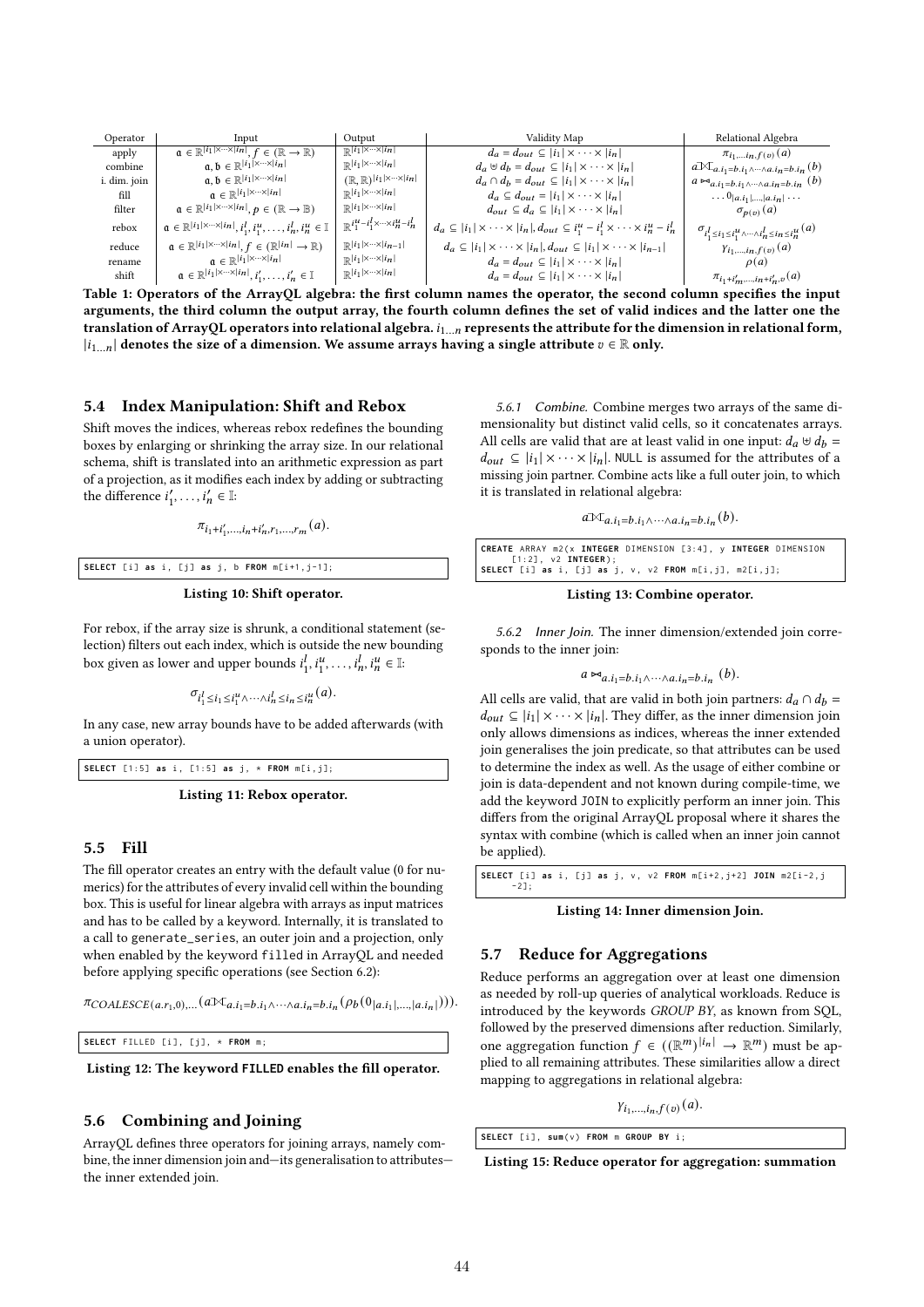# 6 APPLICATION OF ARRAYQL

Array query languages have two major application areas: the common one is for use with geo-temporal data, the second one is applying linear algebra on data in relational form for statistical analysis. One important difference between the two domains concerns the handling of invalid values. Array database systems assume NULL for non-existing values, whereas these are interpreted as 0 within sparse matrices. To conform to the ArrayQL specification, we assume the geo-temporal use-case as default. To distinguish the other one, the keyword filled indicates matrix operations. This section explains both use-cases including table-function extensions.

# 6.1 Geo-Temporal Data

The intended purpose of ArrayQL is to allow index-based access to geo-temporal data. With our ArrayQL integration into a relational database system, mixed query types become possible. A table created in SQL (see Listing 16) can be accessed within ArrayQL (see Listing 17) and vice versa. ArrayQL interprets the attributes that form the table's primary key as indices. Accordingly, SQL has access to all array's dimensions as attributes.

```
CREATE TABLE taxidata (id TEXT, pickup_longitude INT, pickup_atitude INT, pickup_datetime
pickup_latitude INT, pickup_datetime DATE, dropoff_datetime<br>DATE, trip_duration FLOAT, PRIMARY KEY(id,<br>pickup_longitude, pickup_latitude));<br>INSERT INTO mytaxidata [..];
```
Listing 16: Table creation and data insertion using SQL.

**SELECT** [ pickup\_longitude ] ,[ pickup\_latitude ] , **SUM**( trip\_duration ) **FROM** mytaxidata **GROUP BY** pickup\_longitude , pickup\_latitude ;

Listing 17: ArrayQL queries on an SQL table: the attributes that form the primary key serve as indices.

# 6.2 Linear Algebra with ArrayQL

The ArrayQL operators allow expressing basic mathematical expressions. Complex functions are realised by dedicated operators or user-defined functions. They are called as part of the fromclause where arbitrary table functions are accepted as input.

When creating an array, the bounding box defines the size of a matrix, the attributes determine the field of which each entry is a member. Operations on matrices obey the following pattern: scalar operations are part of the select-clause, matrix operations belong to the from-clause (see Figure 5).



# Figure 5: Correlation of ArrayQL with matrices.

When performing linear algebra on arrays, the main difference to geo-temporal applications concerns the meaning of invalid entries. As arrays are interpreted as sparse matrices, values of non-existing entries are assumed to be zero. The fill operator has to be put implicitly in front of respective operations to consider operations that alter zero values. To enable this feature, we propose the keyword filled behind select. Having enabled this

| Function                              | ArrayQL operator |  |  |  |
|---------------------------------------|------------------|--|--|--|
| addition                              | apply            |  |  |  |
| scalar multiplication                 | apply            |  |  |  |
| matrix multiplication                 | i.d.join, reduce |  |  |  |
| slice                                 | rebox            |  |  |  |
| subtraction                           | apply            |  |  |  |
| transpose                             | rename           |  |  |  |
| Table 2: Matrix algebra with ArrayQL. |                  |  |  |  |

feature, the fill operator presented in Section 5.5 is called when necessary: this includes all arithmetic unary and binary functions but not joins. This functionality is enabled for all trigonometric, arithmetic and aggregate functions (see Listing 18). During semantic analysis, the fill operator is added to the operator tree before the function call is generated. The operator creates an array of the same dimensions containing zeros proceeded by an outer join with the original table on the indices. A COALESCE statement then replaces non-existing (null) values, thus within the array-bounds only.

|  | SELECT FILLED [i], [j], v+2 FROM m;          |
|--|----------------------------------------------|
|  | SELECT FILLED [i], max(v) FROM m GROUP BY i; |

Listing 18: The fill operator is called before a function call, for example, of an arithmetic binary function or a unary aggregate function like a row-wise maximum function.

The ArrayQL algebra allows expressing basic mathematical expressions as scalar operations or compound statements (see Table 2). For operations not covered by the algebra, we add additional table functions. We demonstrate matrix operations expressed in ArrayQL, short-cuts to simplify their usage and their application for linear regression and training a neural network.

6.2.1 Scalar Operations. Scalar operations are part of the select-clause as arithmetic expressions (see Listing 19). They correspond to the apply operator, since scalar multiplication, addition or subtraction are each applied elementwise.

| SELECT [i], [j], m. v*n. v FROM m, n; -- multiplication |  |  |
|---------------------------------------------------------|--|--|
| SELECT [i], [j], m. v+n. v FROM m, n; -- addition       |  |  |
| SELECT [i],[j],m.v-n.v FROM m,n; -- subtraction         |  |  |

Listing 19: Scalar operations in ArrayQL.

6.2.2 Transpose and Slice. To transpose or slice an array, we can rely on basic index manipulations. Slicing an array corresponds to the rebox operator (see Listing 11), as it defines a sub-range for each index. For transposition  $A<sup>T</sup> = (a_{ij})<sup>T</sup> = (a_{ji})$ , ArrayQL does not perform an operation but renames the indices (see Listing 20) as the matrices are stored in a relational representation as a coordinate list.

**SELECT** [j] AS s, [i] AS t, \* **FROM** m[s, t]

#### Listing 20: Transpose.

6.2.3 Matrix Multiplication. The text-book implementation of a matrix multiplication  $(a_{i,k}) \cdot (b_{k,j}) = \sum_{k=1}^{n} a_{ik} b_{kj}$  can be expressed in ArrayQL. In relational algebra, with two tables  ${m\{[i, k, v]\}, n\{[k, j, v]\}}$  each representing a matrix, the multiplication corresponds to an operator tree out of join, apply (for elementwise multiplication) and reduce (for final summation):

```
\gamma_{m.i,n.j,sum(m.v.n.v)}(\pi_{m.v.n.v}(m \Join_{m.k=n.k} n)).
```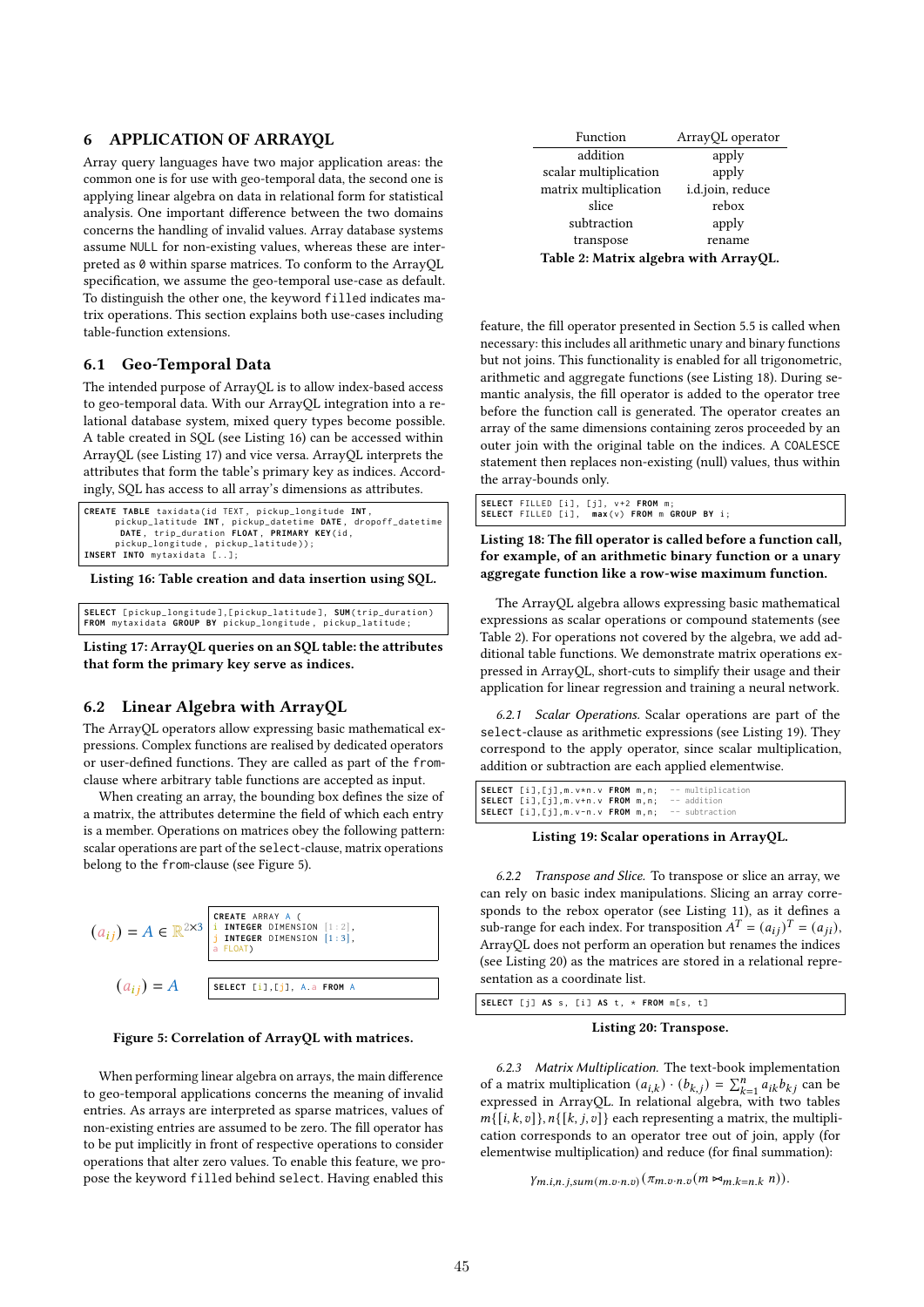ArrayQL allows to join over the dimension  $k$  implicitly (see Listing 21). Nevertheless, this query highly resembles its SQL counterpart (see Listing 22). In addition, it is not practical as the product and the summation have to be stated manually.

| SELECT [i], [i], SUM(product) AS a FROM (                        |  |
|------------------------------------------------------------------|--|
| SELECT $[*:*\]$ AS i, $[*:*\]$ AS i, $[*:*\]$ AS k, a.v * b.v AS |  |
| product                                                          |  |
| <b>FROM</b> $m[i, k]$ a JOIN $n[k, j]$ b) as ab GROUP BY i, j;   |  |

Listing 21: Text-book matrix multiplication in ArrayQL.

| SELECT $m. j AS i, n. j, SUM(m.v*n.v)$ |  |  |                                                 |
|----------------------------------------|--|--|-------------------------------------------------|
|                                        |  |  | <b>FROM a AS m INNER JOIN a AS n ON m.i=n.i</b> |
| GROUP BY $m.j, n.j;$                   |  |  |                                                 |

Listing 22: Corresponding matrix multiplication in SQL.

6.2.4 Implemented Table Functions and Short-Cuts. To express linear algebra with ArrayQL, we introduce abbreviations for matrix operations. Matrix operations, either expressible in ArrayQL (like matrix multiplication or addition), or requiring a table function (such as for inversion) should belong to the from-clause. We implemented short-cuts to offer similar notations that resemble mathematical expressions and avoid writing prefix function calls (like f()). These short-cuts exist for operations not covered so far by the ArrayQL algebra as well as for compound operations to simplify their application (see Listing 23). Furthermore, this allows the from-clause to comprise larger statements out of matrices later needed for linear regression.

| <b>SELECT</b> $[i]$ , $[i]$ , $*$ <b>FROM</b> $m+n$ ; $-$ addition   |  |                                                                                                  |
|----------------------------------------------------------------------|--|--------------------------------------------------------------------------------------------------|
|                                                                      |  | <b>SELECT</b> [i], $[i]$ , * <b>FROM</b> $m^2-1$ ; -- inversion (table function call)            |
|                                                                      |  | <b>SELECT</b> $[i]$ , $[i]$ , $*$ <b>FROM</b> $m*n$ ; -- multiplication                          |
| SELECT $[i]$ , $[i]$ , $*$ FROM $m^2$ ; -- power                     |  |                                                                                                  |
| <b>SELECT</b> $[i]$ , $[i]$ , $*$ <b>FROM</b> $m-n$ ; -- subtraction |  |                                                                                                  |
|                                                                      |  | <b>SELECT</b> $[i]$ , $[i]$ , $*$ <b>FROM</b> $m$ <sup><math>*</math></sup> T; $-$ transposition |

Listing 23: Short-cuts in ArrayQL.

6.2.5 Application. The presented operations allow solving numerical tasks based on matrix manipulations like solving linear regression numerically or training a neural network.

Linear regression can be expressed out of an input array  $X \in$  $\mathbb{R}^{i \times j}$ , containing *i* tuples with *j* attributes, and a weight vector  $\vec{w} \in \mathbb{R}^j$  to predict the labels  $\vec{y} \in \mathbb{R}^i$  as follows:  $X \cdot \vec{w} = \vec{y}$ . Given a training dataset with corresponding labels  $\vec{u}$ , a closedform expression out of transposition, matrix multiplication and inversion computes the optimal weight matrix:

$$
\vec{w} = (X'^T X')^{-1} X'^T \vec{y}.
$$

As multiplication and transposition are expressible in ArrayQL, the corresponding short-cuts together with one for matrix inversion allow ArrayQL to process the closed-form expression. The query computes the weight matrix (see Listing 25) without writing nested subqueries as in SQL (see Listing 24).

```
SELECT tmp .i , SUM( tmp . sum* y . val ) FROM (
SELECT inv.i. m.i as i. sum(m.val*inv.sum)
 FROM matrixinversion ( TABLE (
   SELECT a1 . j AS i , a2 .j ,SUM( a1 . val * a2 . val )
FROM m AS a1 INNER JOIN m AS a2 ON a1 . i = a2 . i
  GROUP BY a1.j, a2.j)
) AS inv INNER JOIN x ON inv . j = a . j GROUP BY inv .i , m . i
) AS tmp INNER JOIN y ON tmp . j = y . i GROUP BY tmp . i ;
```
Listing 24: Linear regression in SQL.

**SELECT** [i],[j],\* **FROM** ((m^T \* m)^-1\*m^T)\*y

Listing 25: Linear regression in ArrayQL.

Supporting transposition and multiplication on arrays, ArrayQL is capable of expressing the forward pass of a fully connected neural network. A fully connected neural network with one hidden layer of size *h* requires two weight matrices  $w_{hx}$  ∈  $\mathbb{R}^{h \times |\vec{x}|}$  and  $w_{oh} \in \mathbb{R}^{|L| \times h}$  and expects a feature vector as input. For the forward pass, matrix multiplications together with an activation function form a model function  $m_{w_{hx}, w_{oh}}(\vec{x}) \in \mathbb{R}^{|L|}$ that produces an output vector of probabilities:

$$
sig(x) = (1 + e^{-x})^{-1},
$$
  
\n
$$
m_{w_{hx}, w_{oh}}(\vec{x}) = \underbrace{sig(w_{oh} \cdot sig(w_{hx} \cdot \vec{x}))}_{a_{oh}}.
$$

For preparation, we create the necessary tables for weights as well as the input matrix in SQL and define the sigmoid as an SQL function (see Listing 26). Afterwards, the forward pass is computed using an ArrayQL statement (see Listing 27).

| CREATE TABLE input(i INT PRIMARY KEY, v FLOAT);              |  |  |  |
|--------------------------------------------------------------|--|--|--|
| CREATE TABLE w_hx(i INT, j INT, v FLOAT, PRIMARY KEY (i,j)); |  |  |  |
| CREATE TABLE w_oh(i INT, j INT, v FLOAT, PRIMARY KEY (i,j)); |  |  |  |
| INSERT INTO                                                  |  |  |  |
| $-$ helper function                                          |  |  |  |
| CREATE FUNCTION sig(i FLOAT) RETURNS FLOAT AS                |  |  |  |
| \$\$ SELECT 1.0/(1.0+exp(-i));\$\$ LANGUAGE 'sql';           |  |  |  |

Listing 26: Preparation for the neural network in SQL-92.

| SELECT [i],[j], sig(v) as $v$ FROM $w_oh$ $*$ ( | SELECT [i], [j], sig(v) as v FROM $w_h x * input$ ; |  |
|-------------------------------------------------|-----------------------------------------------------|--|
|                                                 |                                                     |  |

Listing 27: Forward pass in ArrayQL.

# 6.3 Logical Optimisations

Implemented within a relational database system, ArrayQL benefits from query optimisation by design. The operators undergo logical optimisations, inherited from the nature of the relational operators, including cost-based query plan reordering based on heuristics on the table sizes. This does not include mathematical optimisations that make use of, e.g., the symmetry property of matrices. We discuss the logical optimisations theoretically and show query plan reordering using multiplication of three matrices as an example.

6.3.1 Optimisation Steps. Database systems optimise queries logically by breaking up conjunctive predicates and pushing them down together with projections and changing the join order. We outline these optimisation steps with regard to ArrayQL operators.

- Conjunctive predicate break-up and predicate push-down: affects the filter and the rebox operator, as both are translated into selections. Filtering is similar to a selection. The rebox operator allows us to ignore all tuples outside the specified range.
- Projection push-down: concerns the apply and shift operator, that are both translated into projections. This is only beneficial for unbound attributes or when the query optimiser covers mathematical transformations.
- Join ordering: applicable to the combine operator and the inner dimension/extended join that are translated into joins.
- Other: Beside projections, also aggregations should consider mathematical transformations and be pushed down if possible, as required by reduce. The rename operator is only relevant for the data flow.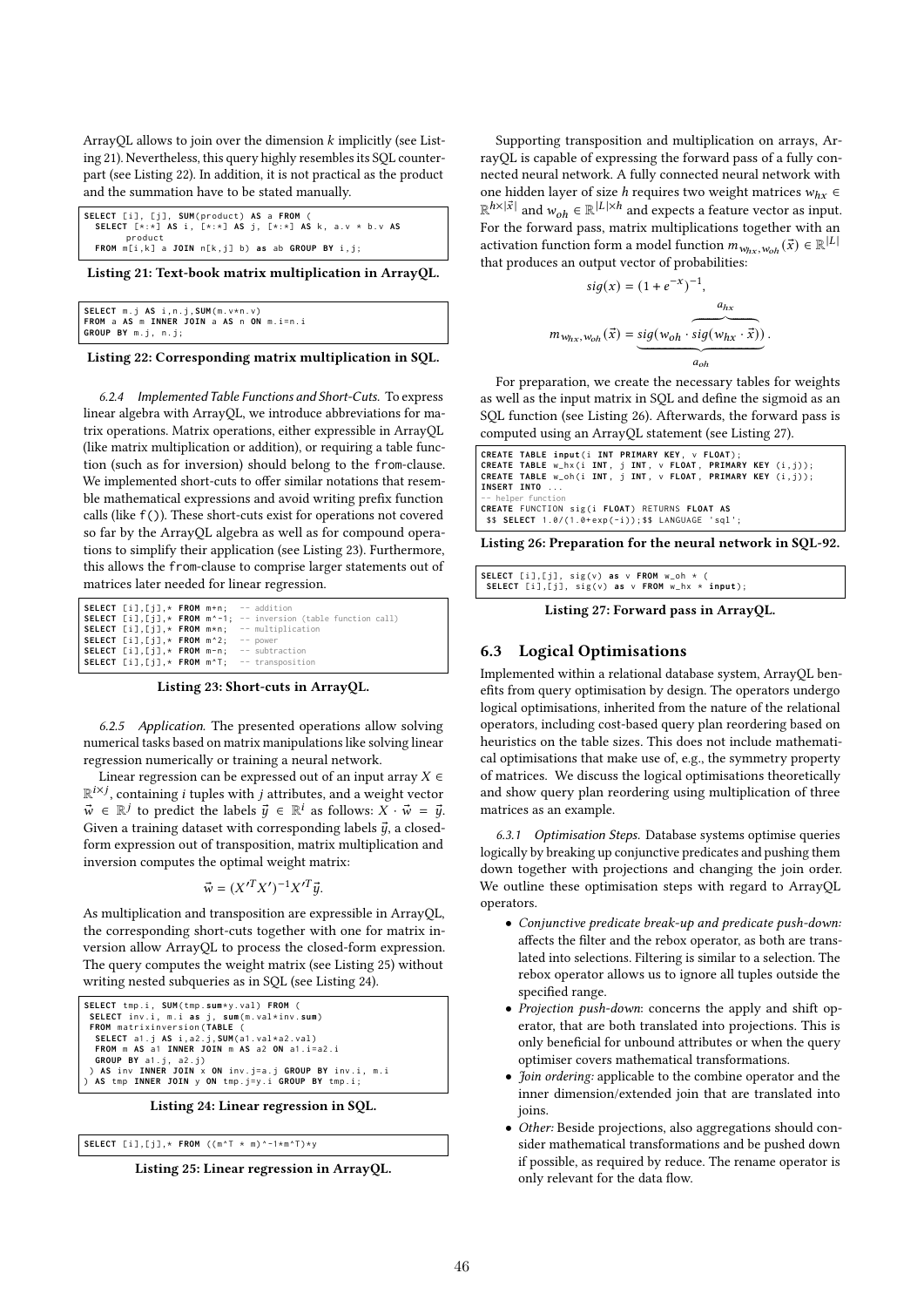6.3.2 Cost-Based Query Plan Reordering. We demonstrate cost-based query plan reordering by an example of a three-way matrix multiplication. Given three matrices  $A \in \mathbb{R}^{m \times n}, B \in$  $\mathbb{R}^{n \times o}$ ,  $C \in \mathbb{R}^{o \times p}$ , associativity allows computing their product  $ABC \in \mathbb{R}^{m \times p}$  either as  $(AB)C$  with  $AB \in \mathbb{R}^{m \times o}$  or as  $A(BC)$ with  $BC \in \mathbb{R}^{n \times p}$ . This results in two different operator plans (see Figure 6) with the two joins as common elements but with a different order concerning the aggregations. Although logical optimisation might push down the matrix subproduct out of projection and aggregation above the first join, the query optimiser must be aware of distributive properties. This allows the optimiser to transform the statement  $\sum_{j'=1}^{j} a_{ij'} \sum_{k'=1}^{k} b_{j'k'} c_{k'l}$ over  $\sum_{j'=1}^{j} \sum_{k'=1}^{k} a_{ij'} b_{j'k'} c_{k'l}$  to  $\sum_{k'=1}^{k} c_{k'l} \sum_{j'=1}^{j} a_{ij'} b_{j'k'}$ , when needed.



Figure 6: Unoptimised operator plan for three-way matrix multiplication of  $(AB)C$  (left) and  $A(BC)$  (right): the join on three relations might be reordered depending on the cardinalities. The projection and aggregation for the matrix subproduct can be pushed down above the first join.

HyPer [20, 24, 40] and Umbra are using index-based heuristics for join order optimisation [28]. As index-based heuristics exploit index structures to calculate join selectivities, they estimate join cardinalities more precisely. This is ideally suited to a relational matrix representation with an index on the dimensions used for joining. Given the densities  $ds_a, ds_b, ds_{ab} \in [0, 1]$ , the selectivity of a join with  $ds_{ab}$  as the single unknown parameter is given as  $sel(|A \Join B|) = \frac{|A \Join B|}{|A||B|}$  $\frac{|A\triangleright B|}{|A||B|} = \frac{s_{ab} \cdot m \cdot o}{ds_a \cdot m \cdot n \cdot ds_b \cdot n \cdot o} = \frac{ds_{ab}}{n^2 \cdot ds_a \cdot ds_b}$ .

# 7 EVALUATION

For evaluation we measure the performance of ArrayQL under geo-temporal and linear algebra workloads. For the first use-case, we consider linear algebra extensions for database systems. For the latter, we compare the performance of ArrayQL in Umbra to those of popular array database systems. This section first discusses the performance of matrix operations before we proceed with the ArrayQL algebra on geo-temporal datasets.

System: All measurements have been conducted on a machine running Ubuntu 20.04 LTS, equipped with six Intel Core i7-3930K CPUs running at 3.20GHz, and offering 64 GB of main-memory.

Data: We benchmark with the New York taxi dataset<sup>2</sup>, the science benchmark SS-DB [8] and randomly generated data.

Competitors: The chosen competitors within popular array database systems are RasDaMan (version 10.0.0), MonetDB SciQL and SciDB (version 19.11) to benchmark geo-temporal applications. To benchmark linear algebra, we pick RMA as MonetDB's extension for linear algebra and MADlib (1.17.0 release) as an extension on top of PostgreSQL version 12.2.

# 7.1 Linear Algebra

This section discusses the performance of basic matrix operations as well as compound operations, either expressed in ArrayQL within Umbra or in SQL within its competitors, MADlib and RMA. MADlib provides two different representations as it distinguishes between arrays and matrices: for arrays, linear algebra operations are applied to the PostgreSQL array type, for matrices, operations expect a table in relational representation. Thus, MADlib's sparse relational representation corresponds to the underlying one for ArrayQL. In contrast, RMA uses a tabular representation. This section justifies the applicability of a relational representation for linear algebra without losing performance.

7.1.1 Matrix Algebra. This subsection presents the performance of micro-benchmarks (matrix addition and gram matrix computation) for the three matrix types (MADlib arrays, MADlib sparse matrices, RMA) against ArrayQL.

RMA's tabular representation depends on the database schema (the first dimension corresponds to the attributes, the second to the number of tuples). For benchmarking purposes, RMA provides a Python script, that creates the schema, inserts as many tuples as the specified size for the second dimension and creates SQL statements for matrix addition and gram matrix computation. For comparison, we add support to create statements for MADlib and ArrayQL and fill the relations with the same data.

We disable autocommit to measure execution time only, as it would slow down RMA dramatically. In the following, we measure the impact of the size and sparsity of a matrix on the runtime when performing matrix addition and gram matrix multiplication.



Figure 7: Evaluation of matrix addition: varying the number of elements in a dense array or the sparsity of an array with  $10^6$  elements.

Figure 7 shows the runtime needed for matrix addition  $(X+X)$ , when varying the sparsity, and on dense arrays, when varying the input size. With increasing size, ArrayQL computes the matrix sum faster than RMA. RMA's compute time consists of optimisation and runtime, both increase with the size of a matrix. When varying the sparsity, MADlib matrices and Umbra benefit from sparse matrices, since zero values simply do not exist. RMA needs

 $^2$ https://www1.nyc.gov/site/tlc/about/tlc-trip-record-data.page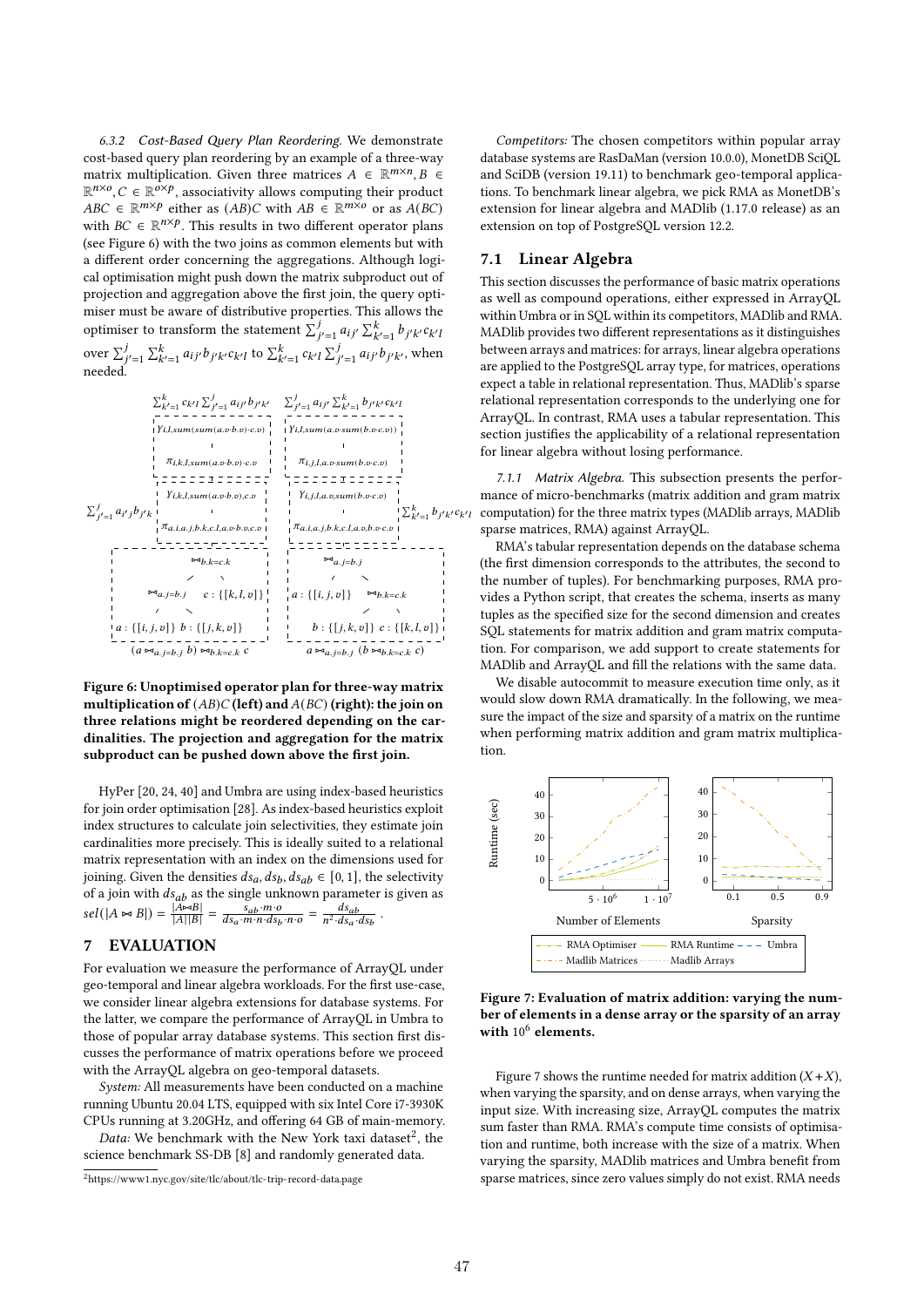constant runtime with increasing sparsity as sparse and dense matrices consume the same space in a tabular representation.

Matrix addition on MADlib matrices performs the worst, whereas the same operation on MADlib arrays performs the best. This is reasonable, as the aggregation time needed to create arrays out of its relational form is not considered.



# Figure 8: Evaluation of gram matrix computation: varying the number of elements in a dense array and the sparsity of a resulting matrix with 90000 entries.

Gram matrix computation ( $X \cdot X^T$ , see Figure 8) yields similar results: the higher the sparsity, the lower the runtime when handling MADlib matrices as well as within ArrayQL in Umbra. MADlib does not allow to transpose arrays, so gram matrix computation is not possible. Again, RMA needs constant compute time and, as the transposition is more expensive in a tabular representation, it is slower than Umbra.

When varying the input size, multiplication on MADlib matrices takes the most time. Multiplication in ArrayQL results in the shortest execution time as it is based on Umbra's relational algebra.

In summary, ArrayQL in Umbra benefits from sparse matrices as well as the performance of an in-memory database system. Therefore, our relational representation shows comparable performance to existing database extensions for linear algebra.

7.1.2 Linear Regression. We solved linear regression to benchmark composed matrix operations on a synthetic dataset. This section compares Umbra's performance with ArrayQL when using linear algebra only to the one of MADlib, which provides a dedicated table function to compute the optimal weights. Figure 9 shows the runtime of both systems when either varying the number of input tuples or the number of attributes. Our solution for ArrayQL—using matrix operations—outperforms MADlib's table function for linear regression only for a small number of input tuples or attributes. To further investigate the performance in Umbra, Figure 10 breaks down the runtime into the individual sub-operations. With increasing number of input tuples, the impact of the materialising inverse function on the runtime decreases as the inverted matrix  $(X^{T}X')^{-1}$  becomes relatively small. Most time is spent on the aggregation part of each matrix product (summation). Instead of using matrix algebra, a dedicated equation solve function can compute linear regression more efficiently. But calling an optimised equation solve function has the downside of materialising the input first. Nevertheless, this experiment has shown the ability to solve numerical problems when suitable table functions are available. The conception of a non-materialising table function for the matrix inversion [56] and a non-materialising equation solve function is for future

work. The hash table used for summation can be further optimised: when the number of keys (indices) is known beforehand, the memory can be preallocated and the tuples prepartitioned for efficient access.



Figure 9: Runtime for solving linear regression when varying the number of tuples (50 attributes) or when varying the number of attributes  $(10^5$  input tuples).



Figure 10: Runtime within Umbra broken down by operation for solving linear regression when varying the number of tuples (50 attributes) or when varying the number of attributes  $(10^5$  input tuples).

#### 7.2 Array Operations

This section compares the performance of ArrayQL in Umbra to the one of popular array database systems. RasDaMan<sup>3</sup> and MonetDB SciQL-2-NetCDF<sup>4</sup> ran natively on the system, a Docker container running Ubuntu 16.04 was used for SciDB<sup>5</sup>. We tested basic operations on the New York Taxi dataset, array operations with the SS-DB benchmark and with synthetic data.

7.2.1 New York Taxi Data. The New York taxi dataset of December 2019<sup>6</sup> (624 MB) provided the source for benchmarking real-world queries (see Table 3) on one-, two- and ten-dimensional arrays. Queries Q1, Q3 and Q7 benchmark projections, whereas queries Q2, Q4, Q5, Q6 and Q8 benchmark aggregation functions like summation, average and count, and queries Q9/Q10 modify the array bounds. In detail, Q1 retrieves all vendor ID attributes of the source array. Q2 sums up the total distance driven. Q3 computes the distance ratio of one ride to the total distance driven. Q4 returns the maximum duration of a trip. Q5 returns the average total amount (payment), whereas Q6 calculates the average payment per customer excluding trips with no passengers. Q7 returns all attributes of trips with four or more customers. Q8

<sup>5</sup>https://github.com/rvernica/docker-library

 $^3$ https://doc.rasdaman.org/index.html

<sup>4</sup>https://dev.monetdb.org/hg/MonetDB/shortlog/SciQL-2-NetCDF

<sup>6</sup>https://nyc-tlc.s3.amazonaws.com/trip+data/yellow\_tripdata\_2019-12.csv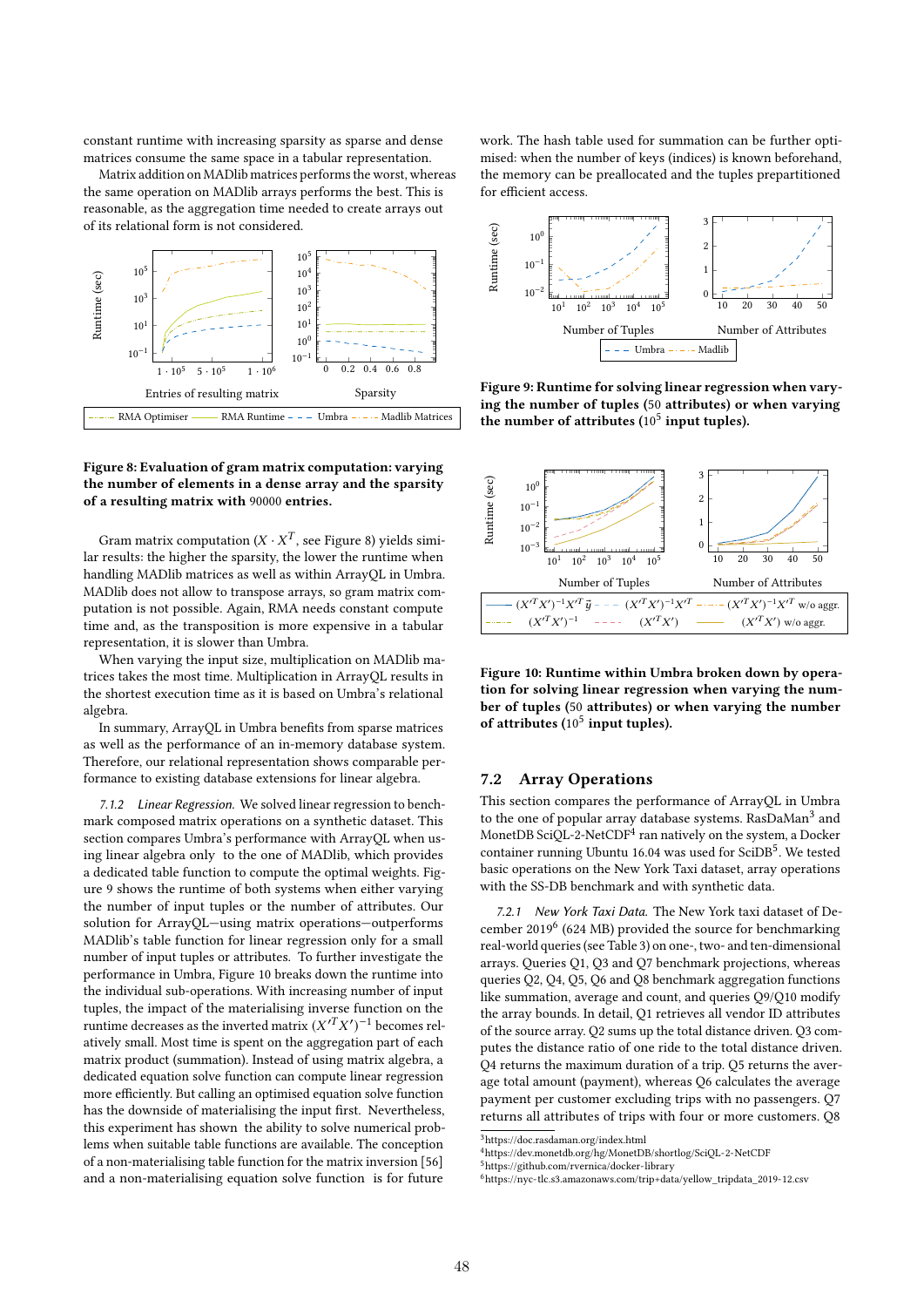

Figure 11: Runtimes of proposed queries on the New York taxi dataset with (a) one- and (b) two-dimensional indices.



Figure 12: Impact of code-generation on selected ArrayQL queries in Umbra: Compilation time vs. runtime.

| Q1             | SELECT VendorID FROM taxiData;                                                                                                      |
|----------------|-------------------------------------------------------------------------------------------------------------------------------------|
| Q2             | SELECT SUM(trip_distance) FROM taxiData;                                                                                            |
| Q3             | SELECT 100.0*trip_distance/tmp.total_distance FROM taxiData,<br>(SELECT SUM(trip_distance) as total_distance FROM taxiData) as tmp; |
| Q4             | SELECT MAX ((tpep_dropoff_datetime - tpep_pickup_datetime)<br>+ (end_time - start_time)) FROM taxiData;                             |
| Q <sub>5</sub> | SELECT AVG(total_amount) FROM taxiData;                                                                                             |
| Q6             | SELECT AVG(total_amount/passenger_count)<br>FROM taxiData WHERE passenger_count $\langle \rangle$ 0;                                |
| Q7             | SELECT * FROM taxiData WHERE passenger_count>=4;                                                                                    |
| Q8             | SELECT COUNT $(*)$ FROM taxiData WHERE payment_type=1;                                                                              |
| O <sub>9</sub> | SELECT $[0:1048574]$ as i, * FROM taxiData $[i+1]$ ;                                                                                |
| O10            | SELECT $[42:42000]$ as i, * FROM taxiData[i];                                                                                       |

Table 3: ArrayQL queries on the New York taxi dataset, the corresponding AQL, RasQL and SciQL queries are omitted.



Figure 13: Impact of dimensionality on the runtime.



Table 4: Multi-dimensional queries (New York taxi data).



Figure 14: Runtime and throughput of an aggregation (summation) or shifting the indices of a two-dimensional matrix depending on the number of elements.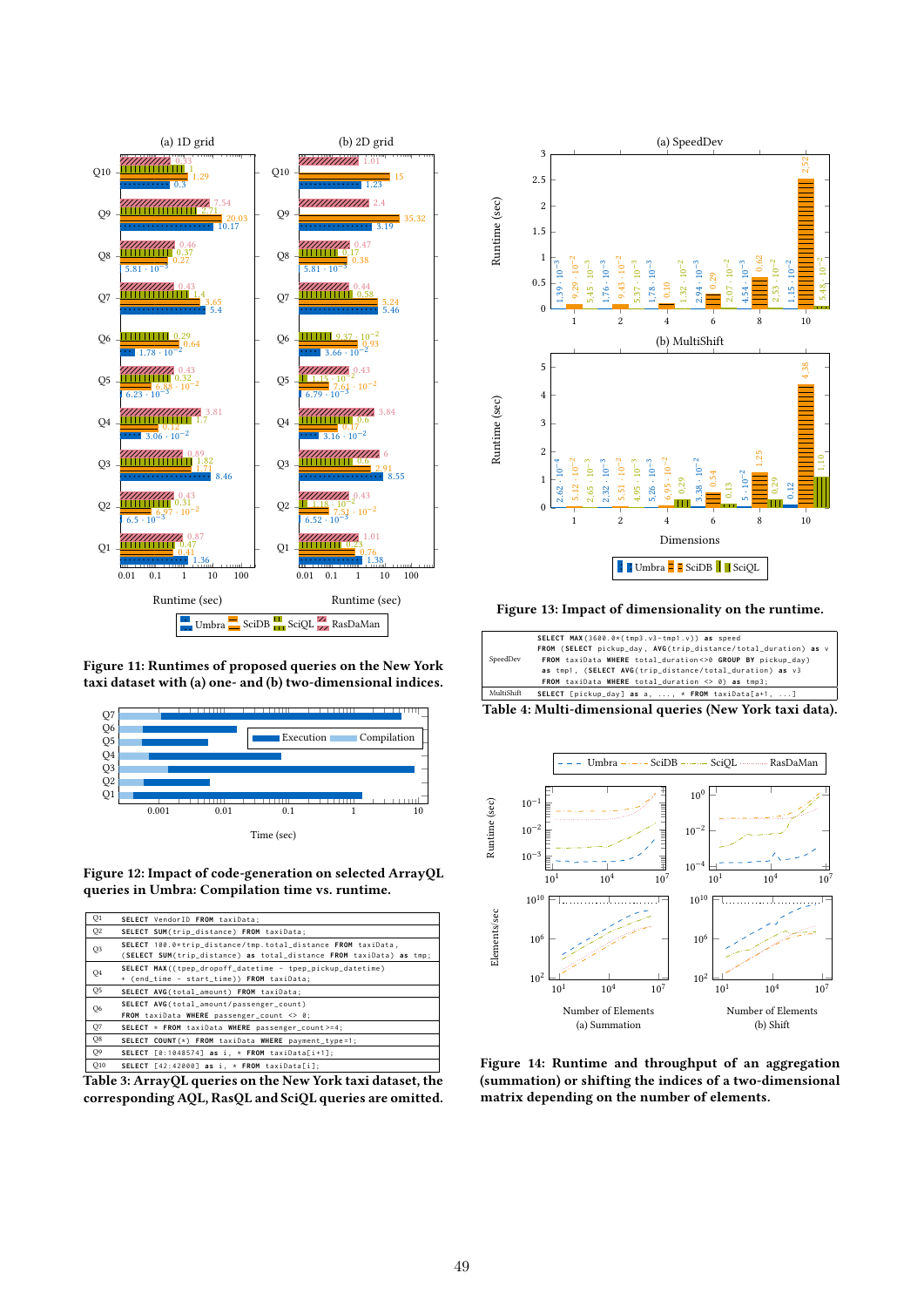

Figure 15: SS-DB benchmark with datasets of size (a) tiny, 58 MB, (b) small, 844 MB, and (c) normal, 3.4 GB.

| SSDBO <sub>1</sub> | ArrayQL: | SELECT AVG(a) FROM ssDB[0:19]                                                |  |
|--------------------|----------|------------------------------------------------------------------------------|--|
|                    | AOL:     | SELECT AVG(a) FROM subarray(very small,0,0,0,19,1599,1599)                   |  |
|                    | SciOL:   | SELECT AVG(a) FROM ssDB[0:19]                                                |  |
|                    | RasQL:   | SELECT AVG CELLS(r.a * (r.z <= 19)) FROM ssDB as r                           |  |
| SSDBQ <sub>2</sub> | ArrayQL: | SELECT AVG(a)                                                                |  |
|                    |          | FROM (SELECT [z], [x] as s, [y] as t, * FROM $ssDB[0:19, s+4, t+4]$          |  |
|                    |          | WHERE $s\%2 = 0$ AND $t\%2 = 0$ ) as tmp GROUP BY z                          |  |
|                    |          | SELECT AVG(a) FROM reshape( subarray(ssDB, 0,0,0,19,999,999),                |  |
|                    | AQL:     | <a:int32. b:int32.="" c:int32.="" d:int32.="" e:int32.<="" td=""></a:int32.> |  |
|                    |          | f:int32,g:int32,h:int32,i:int32,j:int32, k:int32>                            |  |
|                    |          | $[z=0:19, 1000000, 0, x=4:1003, 1000000, 0, y=4:1003, 1000000, 0])$          |  |
|                    |          | WHERE x%2=0 and y%2=0 GROUP BY z                                             |  |
|                    | SciQL:   | SELECT AVG(a) FROM (SELECT [z], [x+4] as s, [y+4] as t, *                    |  |
|                    |          | FROM $sDB[0:19]$ WHERE $x\%2 = 0$ AND $y\%2 = 0$ ) as tmp GROUP BY z         |  |
|                    | RasQL:   | SELECT ADD CELLS(shift(r.a $*(r.z \le 19$ and mod(r.x, 2) = 0                |  |
|                    |          | and mod(r.y, 2) = 0), $[4,4]$ )) / COUNT CELLS(shift((r.z <= 19 and          |  |
|                    |          | $mod(r.x,2) = 0$ and $mod(r.y,2) = 0)$ , [4,4])) FROM ssDB as r              |  |
|                    | ArrayOL: | SELECT AVG(a) FROM (SELECT [z], [x] as s, [y] as t, *                        |  |
|                    |          | FROM ssDB[0:19, s+4, t+4]                                                    |  |
|                    |          | WHERE $s\%4 = 0$ AND $t\%4 = 0$ ) as tmp GROUP BY z                          |  |
|                    |          | SELECT AVG(a) FROM reshape(subarray(ssDB, 0,0,0,19,999,999),                 |  |
|                    | AOL:     | <a:int32, b:int32,="" c:int32,="" d:int32,="" e:int32,<="" td=""></a:int32,> |  |
|                    |          | f:int32,g:int32,h:int32, i:int32,j:int32, k:int32>                           |  |
| SSDBO <sub>3</sub> |          | $[z=0:19, 1000000, 0, x=4:1003, 1000000, 0, y=4:1003, 1000000, 0])$          |  |
|                    |          | WHERE x%4=0 and y%4=0 GROUP BY z                                             |  |
|                    | SciQL:   | SELECT AVG(a) FROM (SELECT [z], $[x+4]$ as s, $[y+4]$ as t, $*$              |  |
|                    |          | FROM $ssDB[0:19]$ WHERE $x\%4 = 0$ AND $y\%4 = 0$ ) as tmp GROUP BY z        |  |
|                    |          | SELECT ADD CELLS(shift(r.a $*(r.z \le 19$ and mod(r.x, 4) = 0                |  |
|                    | RasOL:   | and mod(r.y, 4) = 0), $[4,4]$ )) / COUNT CELLS(shift((r.z <= 19 and          |  |
|                    |          | $mod(r.x, 4) = 0$ and $mod(r.y, 4) = 0)$ , [4,4])) FROM ssDB as r            |  |

Table 5: Performed queries on the SS-DB dataset.

retrieves the number of how often a payment method was used. Q9 reboxes the array indices (slice and shift). Q10 slices the array to return a subarray.

Figure 11 shows the runtime of the presented queries on the New York taxi dataset stored as a one- or two-dimensional grid. To be comparable to the array database systems, which store the data as a dense grid, we added a synthetic key to the data in Umbra. ArrayQL within Umbra performs well on computing aggregates (Q2, Q4, Q5, Q6 and Q8) and slicing the array (Q10). The runtime includes the time for printing to /dev/null, which influenced the runtime for queries returning multiple array entries (Q1, Q3, Q7, Q9) as the index was attached to every value. The compilation time of ArrayQL queries was negligible (see Figure 12). Furthermore, the performance of Umbra was not heavily influenced by additional predicates (Q8) or computations (Q4).

The architecture of RasDaMan ensures efficient execution of operations that change the dimensions and was the fastest system to retrieve specific data (Q7). SciDB's performance was mostly superior to the one of RasDaMan (Q1, Q2, Q4, Q5), but the reshape operator slowed down the performance on array transformations (Q9, Q10). In summary, the current Umbra-ArrayQL prototype ensures high performance on subarray accesses through its index

structure and separately stored dimension indices. Furthermore, aggregations and computations based on the data itself can be processed effectively.

To measure the impact of involved dimensions on aggregations (see Table 4), we also stored the taxi data as a ten-dimensional array. Query SpeedDev calculates the maximum deviation of the average speed per day compared to the average speed of the whole dataset, query MultiShift shifts all array's dimensions. Figure 13 shows the runtime in dependency on the number of dimensions. For both queries, the runtime on all tested systems scaled linearly with an increasing number of dimensions. While Umbra and MonetDB took a similar time to run the query Speed-Dev, SciDB could not compute it as fast as the others. For the query MultiShift, MonetDB SciQL treats high-dimensional arrays efficiently. Umbra outperforms both competitors in compute time (the time for printing the indices not considered). SciDB was slower for all arrays although we adapted the query to avoid the reshape operator.

7.2.2 Random Data. Figure 14 shows the runtime and throughput on two-dimensional arrays with synthetic data and an increasing number of elements. For both tests, summation and shifting the indices, the runtime scales linearly with the number of elements. Umbra is the fastest system when performing aggregates, but shifting slows down the performance as all indices have to be changed. The upper constant lines in the lower diagrams display the maximum throughput of  $4.5 \cdot 10^9$  elements per second (based on a measured<sup>7</sup> memory bandwidth of 36 GB/s divided through 8 B, the size of a double precision floating point number). This shows that ArrayQL in Umbra best approaches the maximum possible performance, with only a factor of ten in between.

7.2.3 SS-DB Data. SS-DB is a benchmark for scientific workloads that simulates astronomical data for array-oriented processing. A data generator<sup>8</sup> synthesises three-dimensional data-one dimension identifies the tile, two dimensions determine a cell with eleven attributes each. The queries SSDBQ1/2/3 (see Table 5), adapted from a paper comparing SciQL and SciDB [37], compute the average of one attribute for 20 tiles. SSDBQ2 and SSDBQ3 do the same but consider fewer cells (50 % and 25 % of the original

 $\frac{7}{7}$ https://software.intel.com/content/www/us/en/develop/articles/

intelr-memory-latency-checker.html

<sup>8</sup>https://www.xldb.org/science-benchmark/